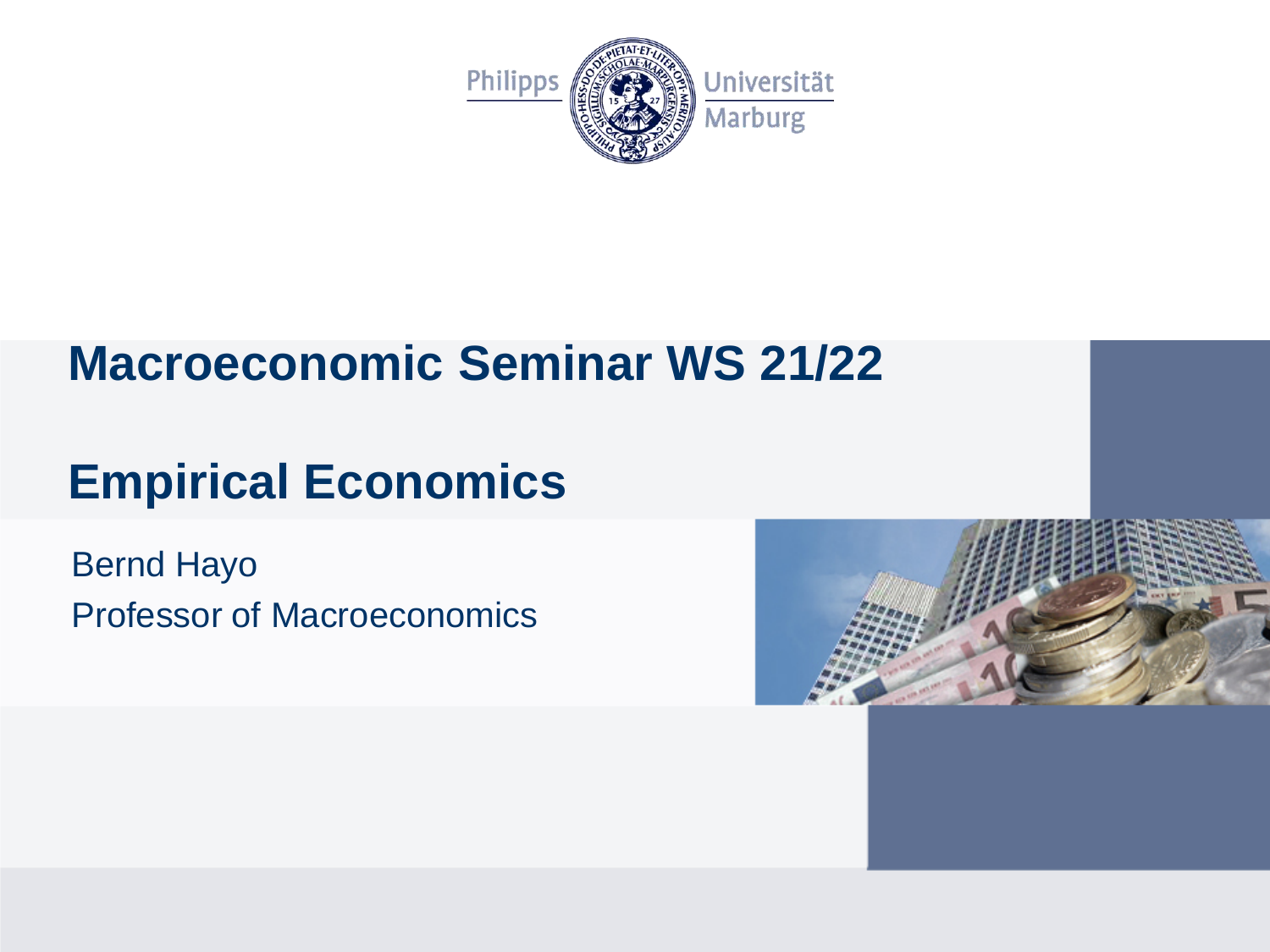## **Introduction**

- Empirical research has become an indispensable tool of economists working in research or practice.
- In business administration, empirical research is also gaining in importance, in particular in finance, marketing, and human resource management.
- Many graduating students are unable to undertake even simple empirical projects.

Philipps

• This seminar course gives students the opportunity to apply their theoretical knowledge about data analysis to practical problems and real world data under experienced supervision and to acquire skills that may lead to comparative advantages on the job market and a solid base for writing an empirical Master's thesis.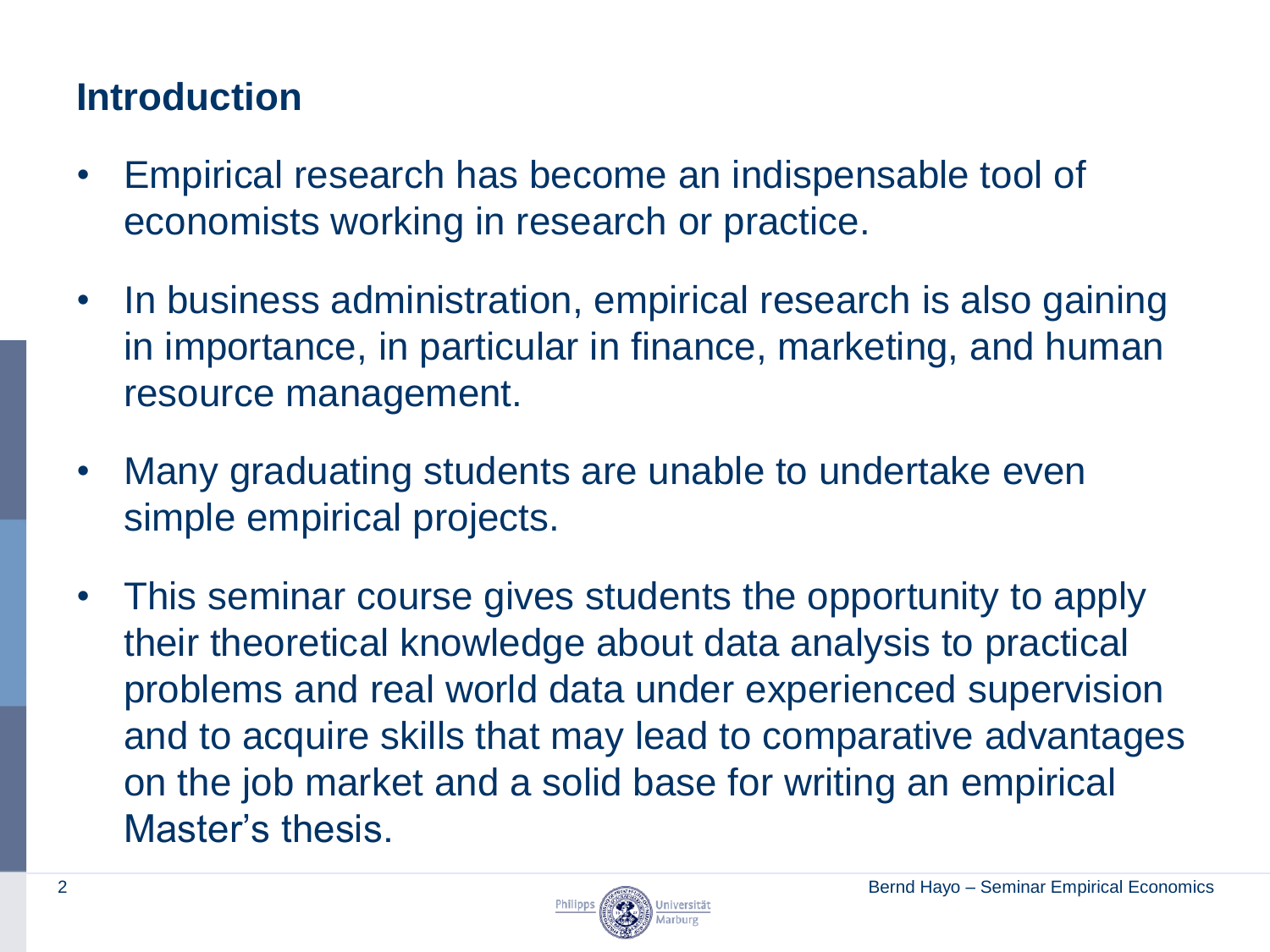## **Organisation**

- Participants: Master students (MSc, MA Poliwig, MA IDS).
- Requirements: None, but I strongly recommend successful participation in a course on quantitative empirical methods.
- Structure: The seminar consists of *two* writing and presentation periods.
- **Note**: You write one seminar paper and present it in **one** of the two presentation periods! However, you have to be present as an audience in both presentation periods!
- The *first period* is based on topic allocation in July, submission in October, and presentation early in the semester.
- The *second period* is based on topic allocation in October, submission in mid-January, and presentation during end of January until the end of the semester.

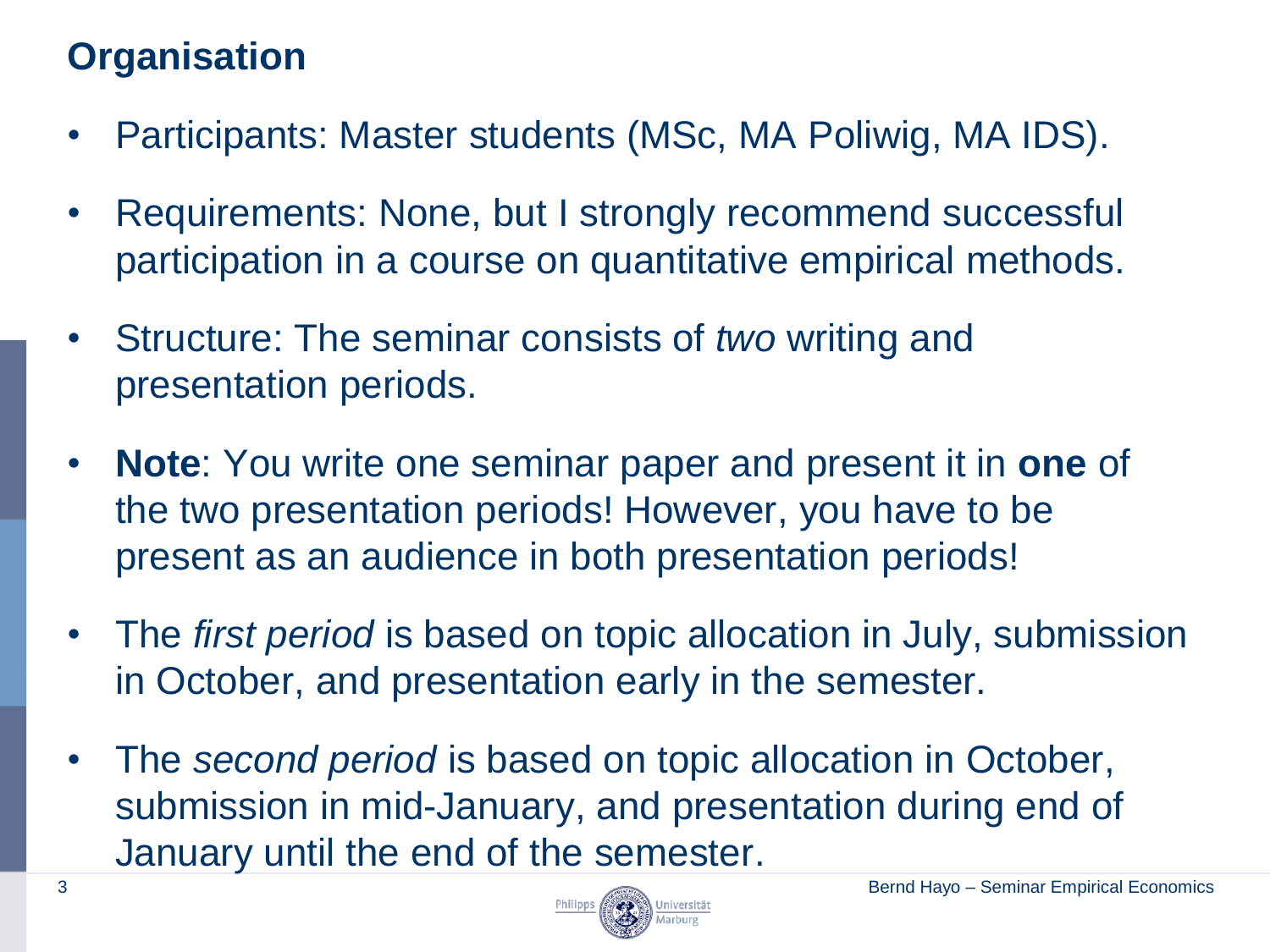- Course language: English.
- Topics: The general topics are given below. Please note that you can put forward topics that you would like to work on. Specific research questions will be arranged between me and the respective students.
- Marking: The overall marks for this seminar are based on:
	- Essay and presentation: 80%
	- Discussion of another essay: 20%
- The seminar is limited to a maximum of 20 participants.
- The didactic approach of a seminar implies that participants should attend all of the sessions.

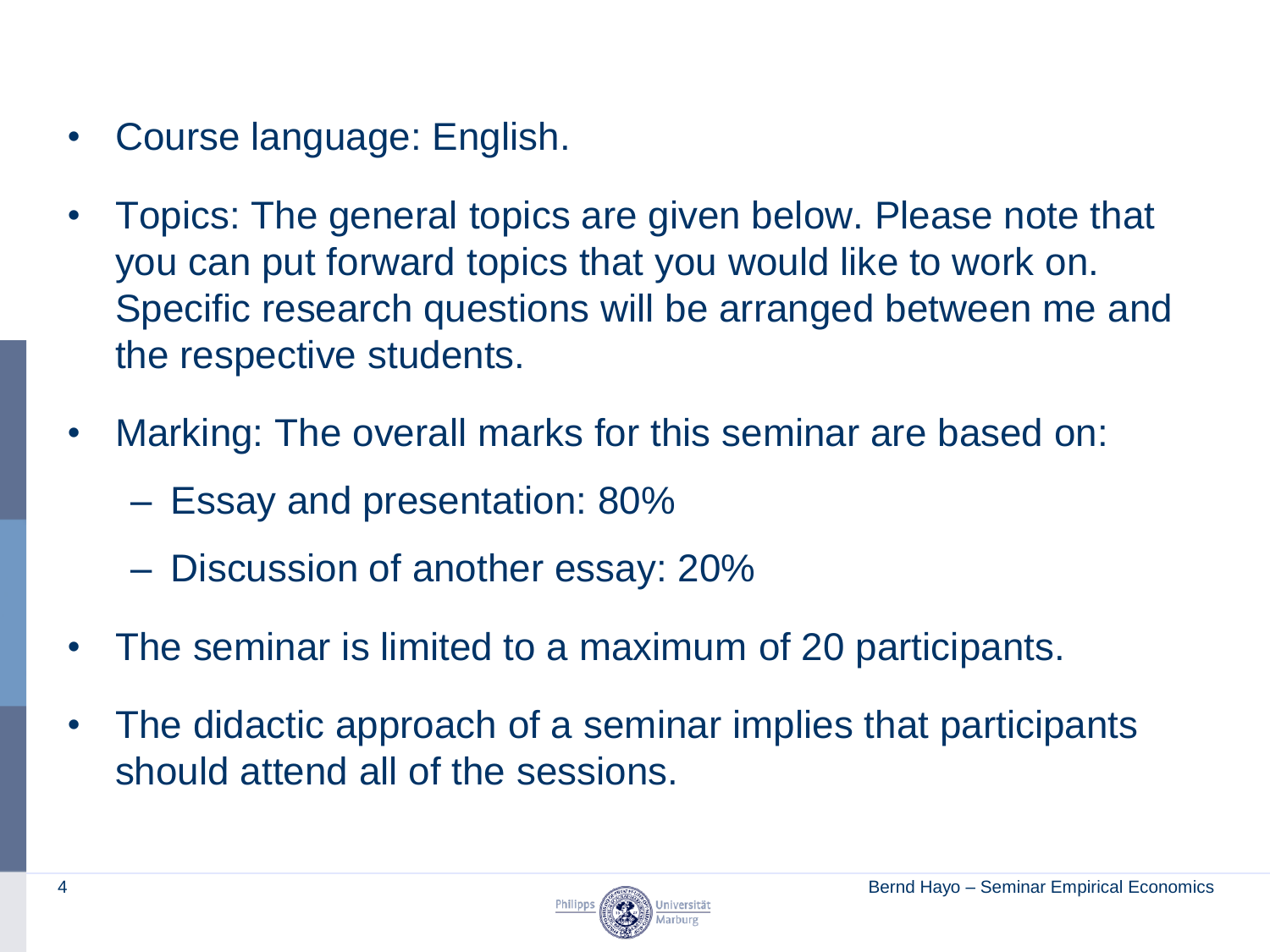## **Time and place**

#### **Dates for** *first* **presentation period**

- Allocation of topics: Topics will be allocated on **8 July 2021, 12:15 am online** (please use link to my office hour). Preference will be given to those students who log in on that day. If you cannot make it, please contact me as early as possible to receive a topic.
- Time and place of presentation: **Thursday 14-16 (room AA209)**. The *first* **presentation period commences on 28 October 2021**.
- We will discuss two papers per week until the first group is finished.
- Then there will be a break until the second presentation period commences.

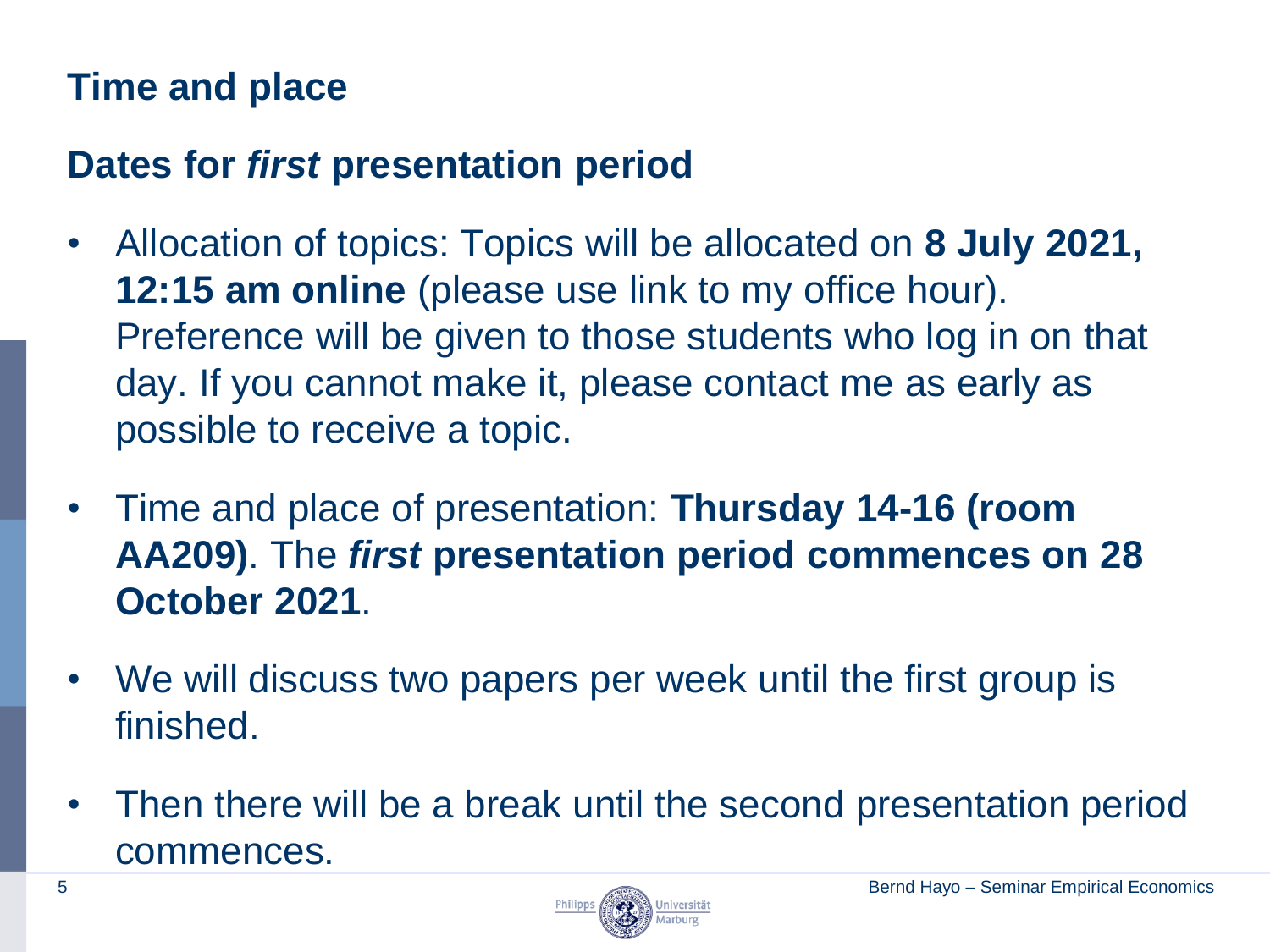#### **Dates for** *second* **presentation period**

- Allocation of topics: Topics will be allocated on **21 October 2021, 14:15 online** (please use link to my office hour). Preference will be given to those students who log in on that day. If you cannot make it, please contact me as early as possible to receive a topic.
- Time and place of presentation: **Thursday 14-16 in (room AA209)**. The *second* **presentation period commences on 20 January 2022**.
- We will discuss two papers by week until the second group is finished.



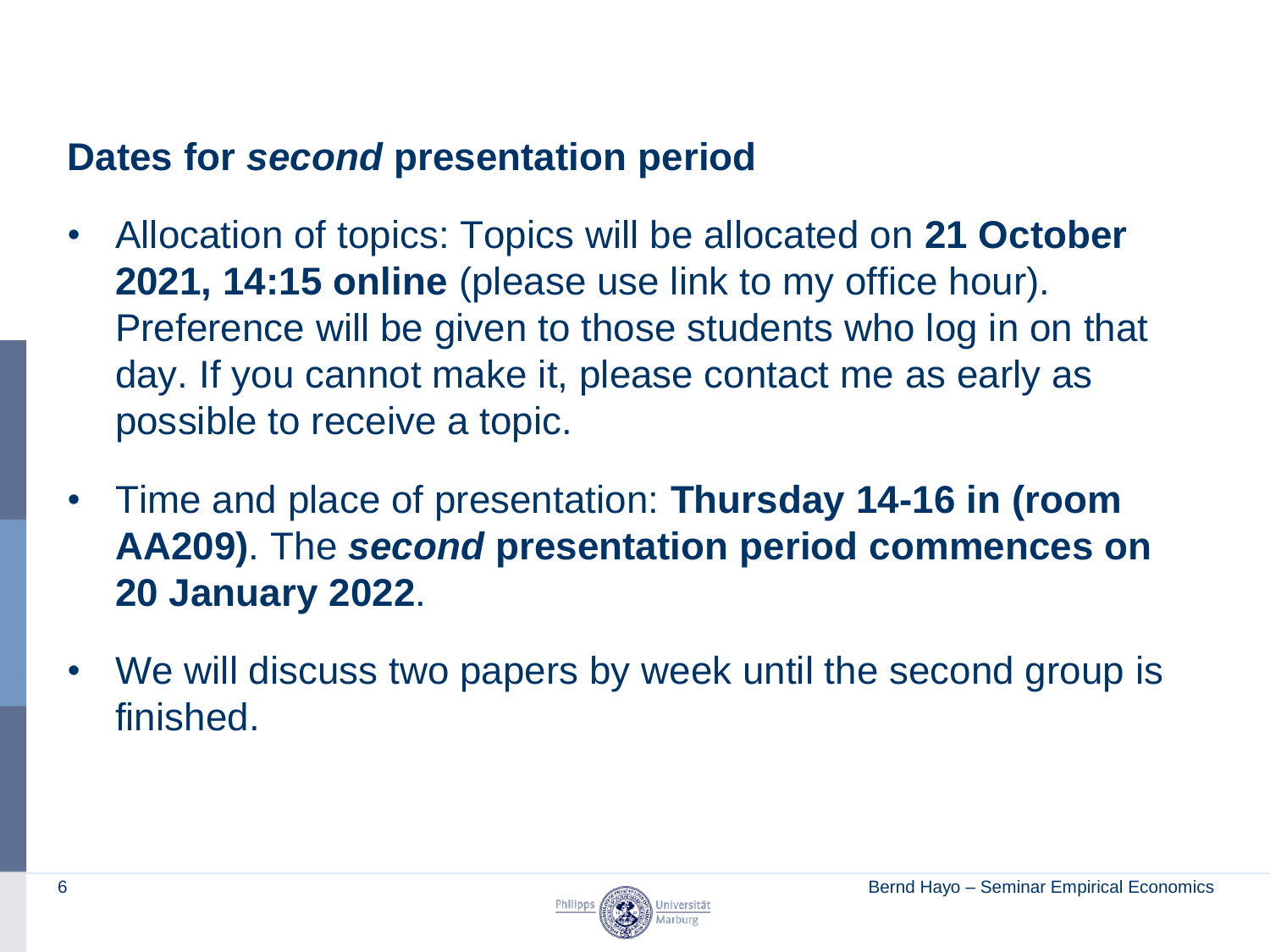## **Submission dates**

- *First* **presentation slots:**
- Essays must be submitted until **1 October 2021** before midnight. It is sufficient to send in the essay via email as **one** pdf-file (Please make sure that you get an acknowledgement from me!).
- *Second* **presentation slots:**
- Essays must be submitted until **13 January 2022** before midnight. It is sufficient to send in the essay via email as **one** pdf-file (Please make sure that you get an acknowledgement from me!).
- Ilias: Seminar papers and other information will be circulated at the start of the semester via the learning platform. So please register (password: macroseminar)!

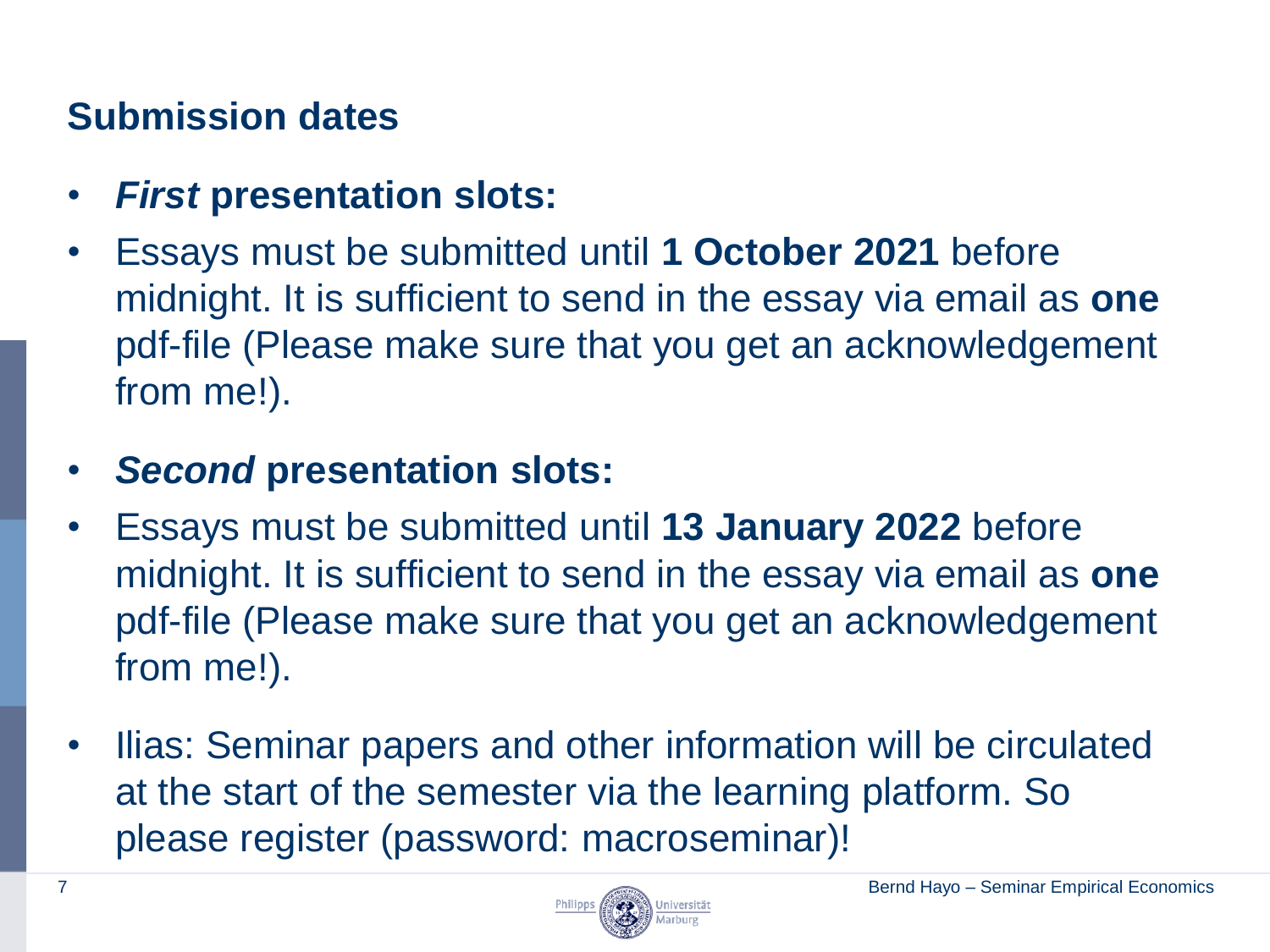#### **Guidelines for essay, discussion and exam**

- Essay length: There is an upper limit of 15 pages for the essays (including references and possibly an appendix).
- Note: The aim is not to write as much as possible in a given period of time but rather to refine your economic and statistical arguments.
- Scientific writing: Please check the document on writing seminar papers on the Macroeconomics website.
- Discussion of another essay: As a discussant, you should prepare a *critical* examination of the work under review, outlining its strengths, weaknesses, and areas of possible improvement.
- Presentation guideline: Presentations should be around 20 min, discussions about 5 min.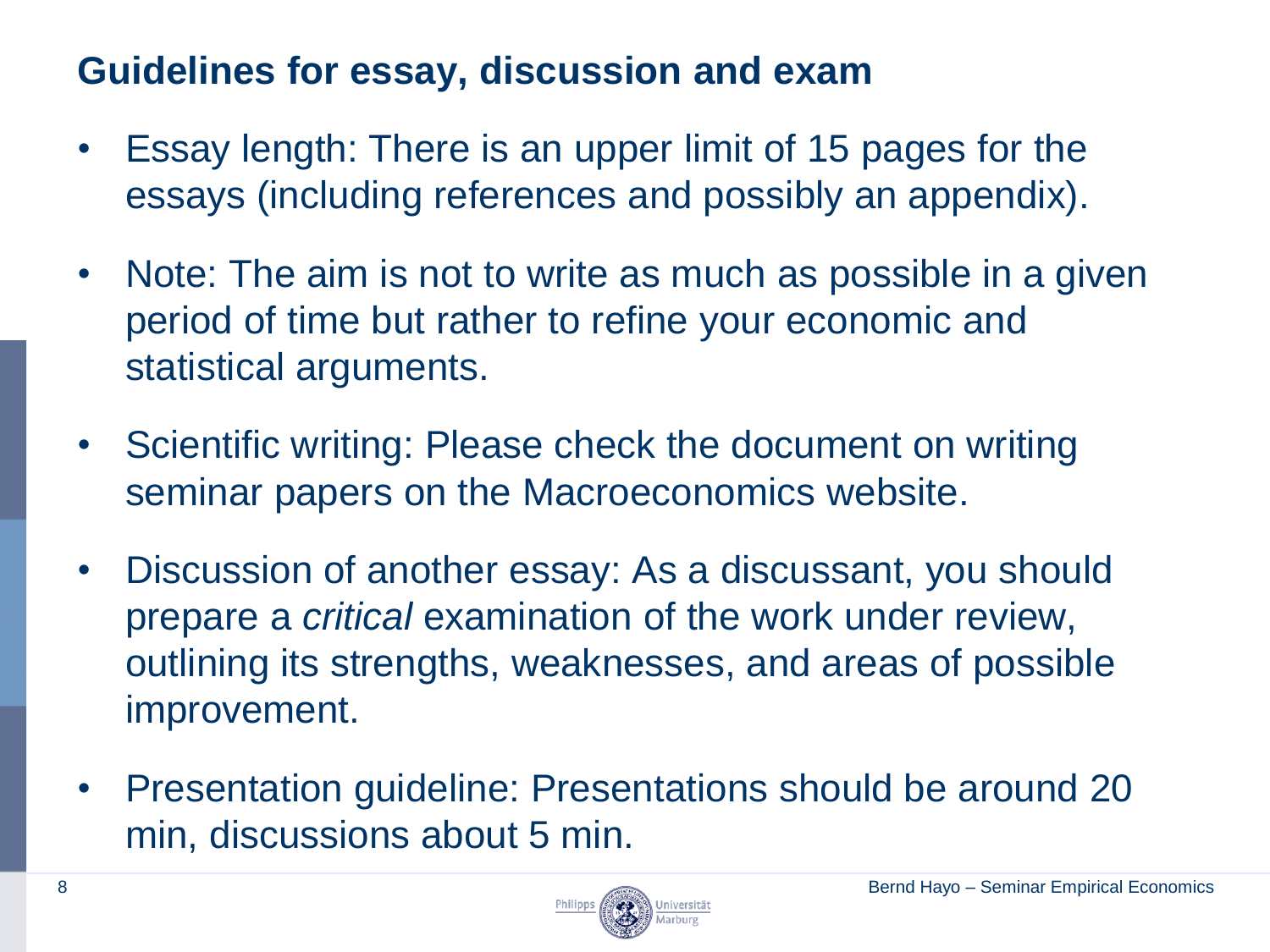## **Guidelines on general discussion**

- Please prepare yourself for participation in the general discussion taking place in the aftermath of the presentations. I will likely ask you to comment on certain aspects of the presentations.
- To ensure a high quality of the general discussion, I expect all participants to read the essays *prior* to the session when they are presented.

#### **Software**

- In the university computing rooms, you have access to Stata, SPSS, and other programs for statistical analysis.
- You can also use free statistics software, such as R or Gretl.
- Some analyses can even be done using Excel.

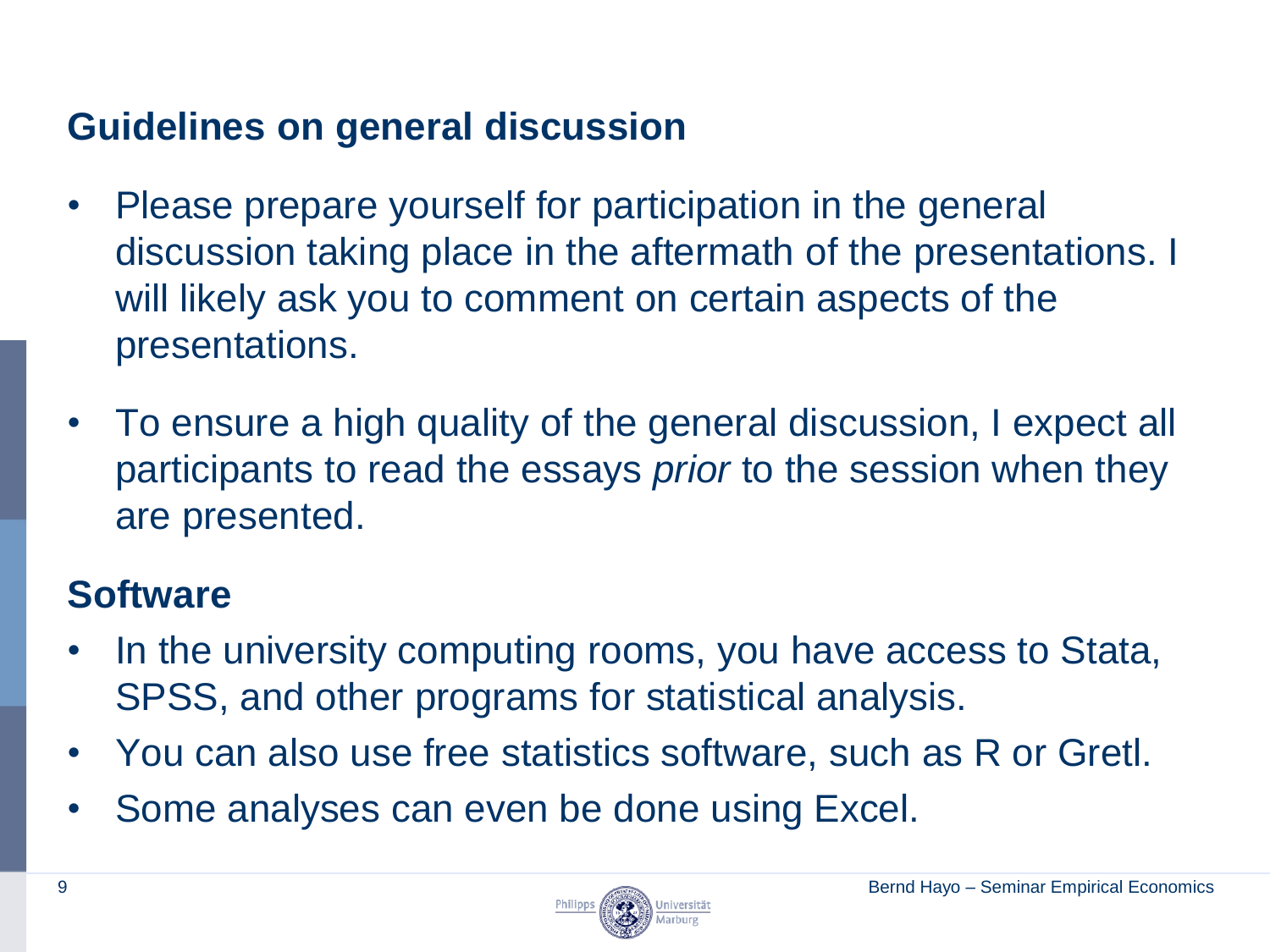Basic econometrics books:

Asteriou, D. and S. G. Hall (2007), *Applied Econometrics: A Modern Approach,* rev. ed., Palgrave-McMillan.

• Practice-oriented introduction with Eviews and Microfit applications.

Kennedy, P. (200), *A Guide to Econometrics*, 6th ed., MIT Press.

• Good in explaining core concepts using intuition rather than maths.

Maddala, G.S. and K. Lahiri (2009), *Introduction to Econometrics*, 4th ed., Wiley.

• Lucid introduction to many important econometric issues.

Stock, J.H. und M. Watson (2011), *Introduction to Econometrics*, 3rd ed., Pearson.

• Perhaps not always outstanding but I like some sections, e.g. referring to instrumental variable estimation.

Studenmund, A.H. (2010), *Using Econometrics: A Practical Guide*, 6th ed., Addison Wesley/Pearson.

• Basic econometric theory and applications using Eviews.

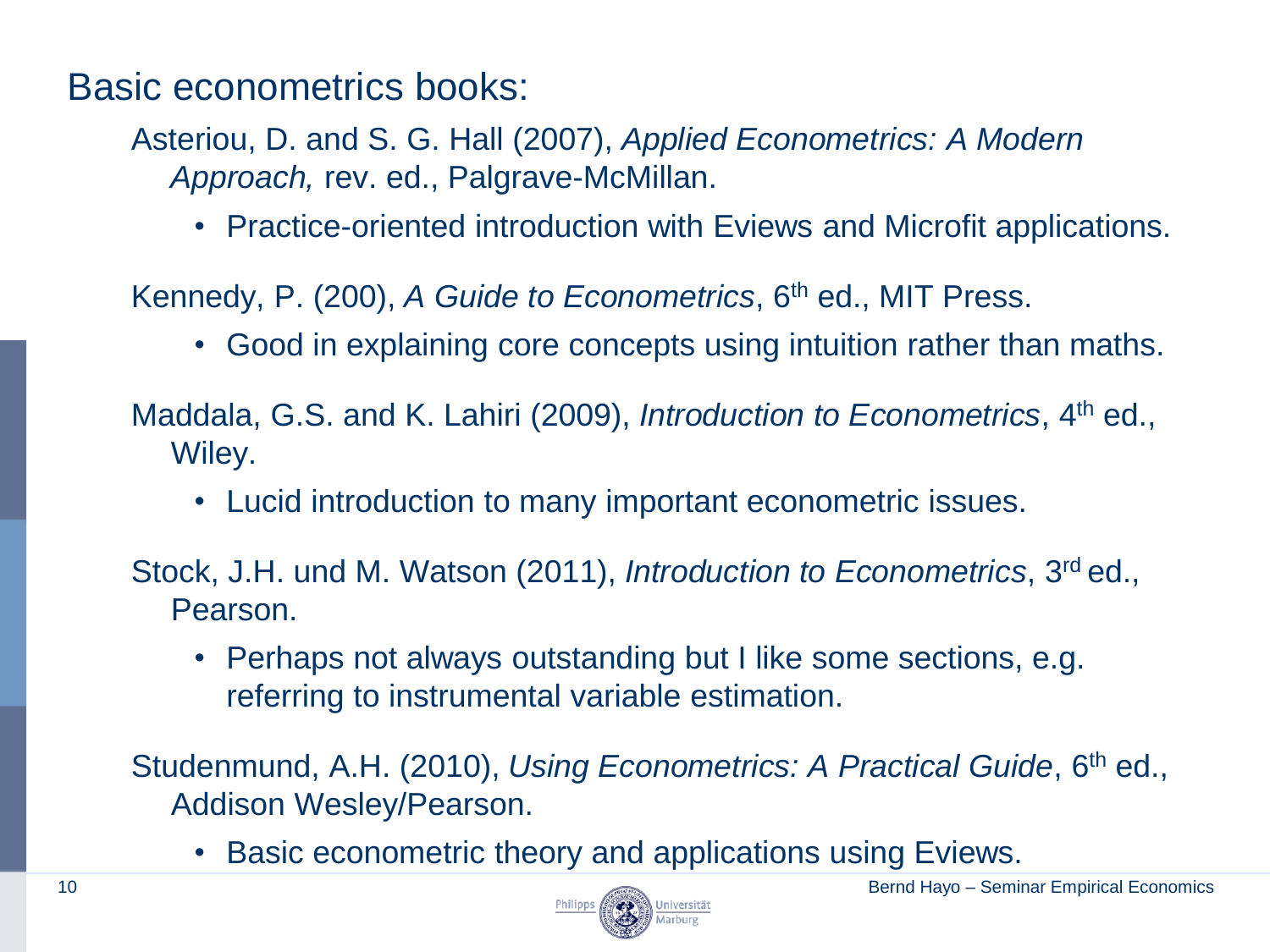More advanced general econometrics books:

Baltagi, B. (2008), *Econometrics*, Springer.

- Bridges the gap between introductory and more advanced books.
- Davidson, R. and J.G. Mackinnon (2004), *Econometric Theory & Methods***,** Oxford University Press.
	- More advanced but well-written with helpful geometric interpretations.

Greene, W.H. (2011), *Econometric Analysis*, 7th ed., Prentice Hall.

• Broad coverage, wide use of matrix algebra, and rather rigorous presentation. The writing style is somewhat dry, though.

Hayashi, F. (2001), *Econometrics*, Princeton University Press.

• Rigorously develops standard estimators, such as OLS or ML, as special cases of GMM estimators.

Hendry, D. F. (1995), *Dynamic Econometrics*, Oxford University Press.

• Comprehensive treatment of the topic, with useful applications.

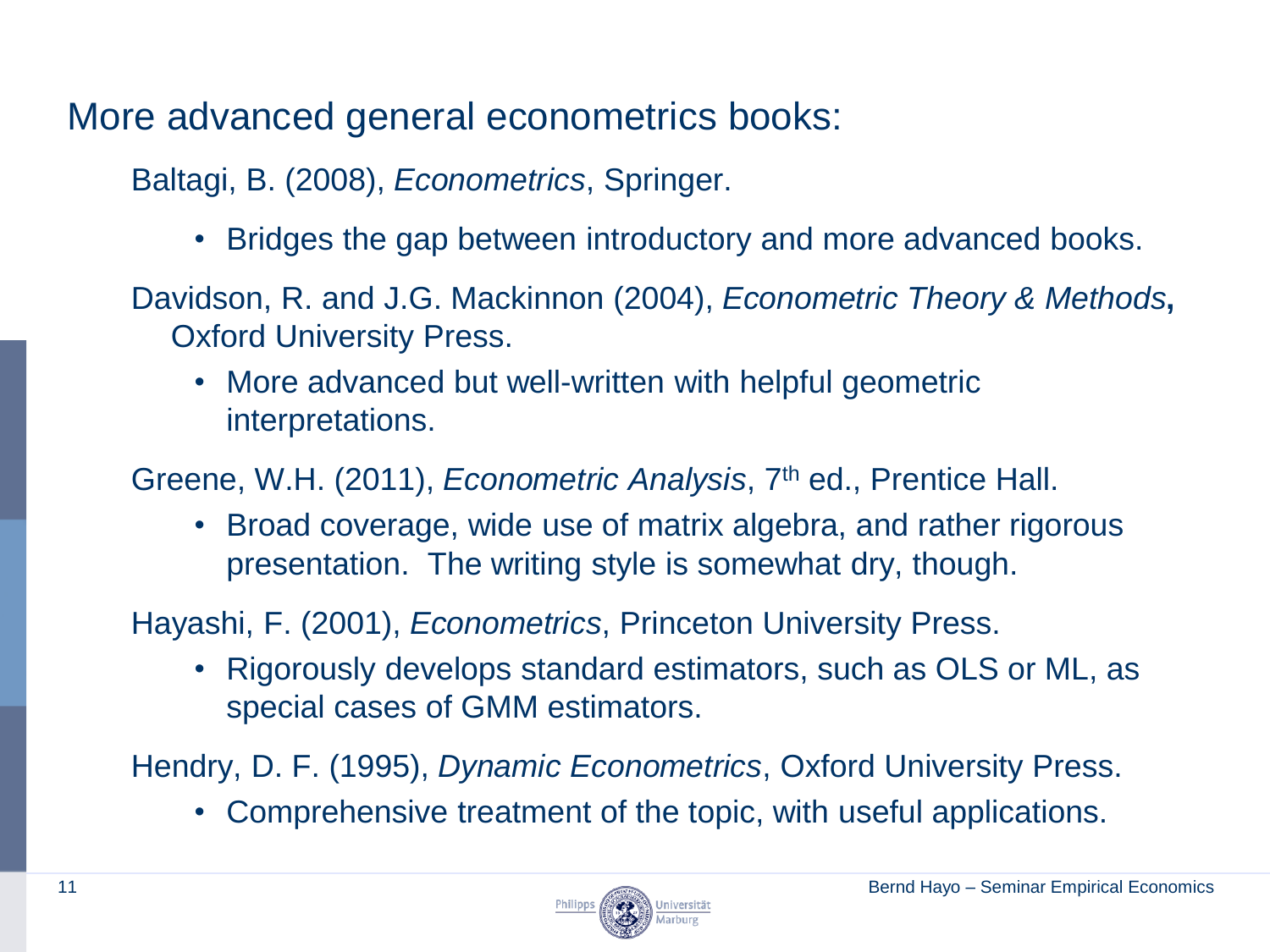## **Some suggested topics**

- **Note**: Additional topics put forward by participants can be accommodated!
- **1. The Time Series Behaviour of Macroeconomic Variables**

Introduction: Chapter 12 in Stock and Watson (2003).

- Unit roots
- Cointegration
- ARCH models

## **2. Fiscal Policy**

Introduction: Ramey, V.A. (2011), Can Government Purchases Stimulate the Economy? *Journal of Economic Literature* 49, 673–685.

- Measuring the effects of fiscal policy
- Aggregate fiscal expenditure multipliers
- Aggregate tax multipliers
- Comparing disaggregate effects of expenditures or taxes

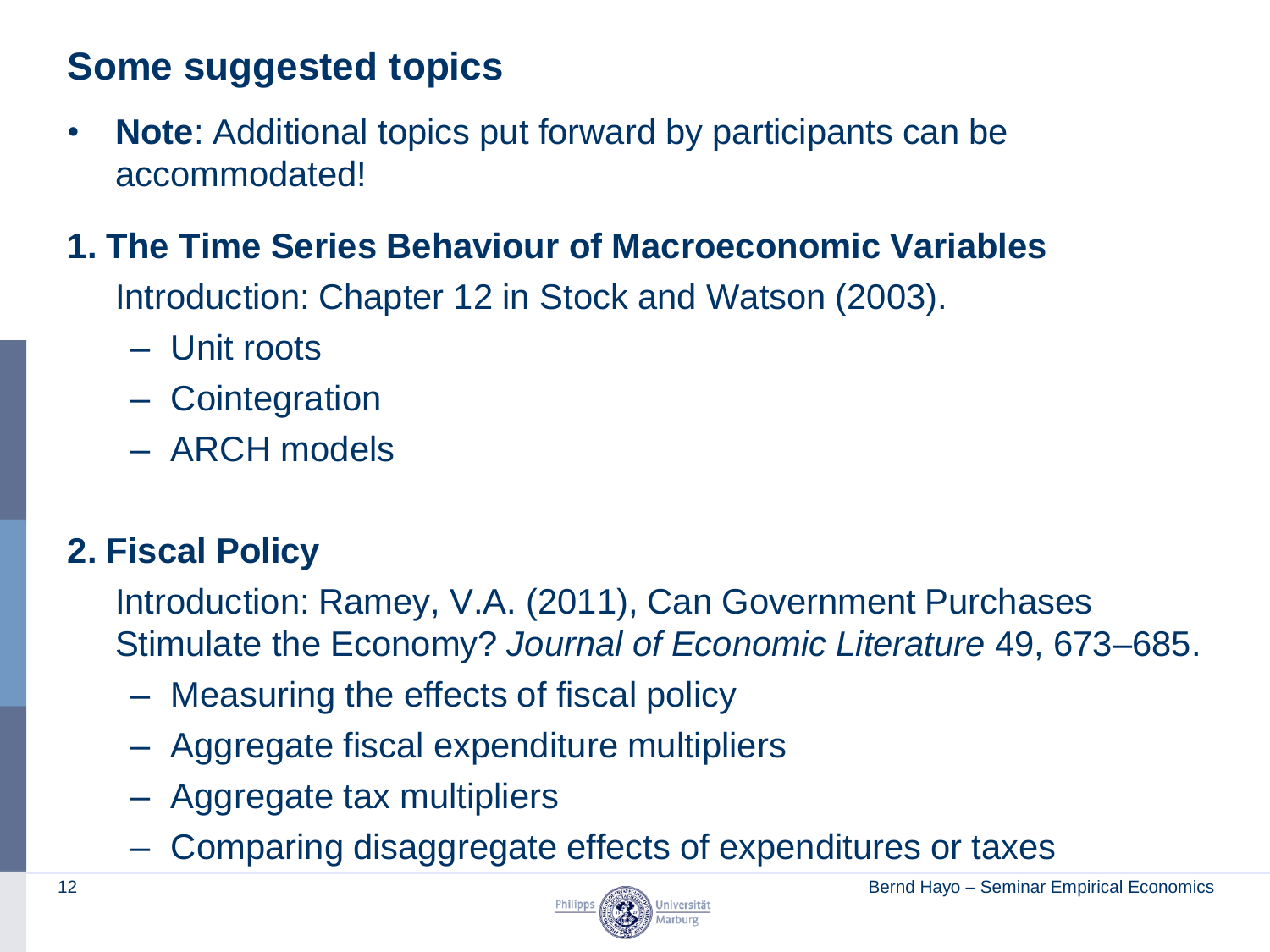#### **3. Monetary Policy**

Introduction: von Hagen, J., B. Hayo, and I. Fender (2002), Monetary Theory, Monetary Policy, and Financial Markets, in: K.F. Zimmermann (Ed.), *Frontiers in Economics*, Heidelberg: Springer, 1-36.

- Causality of Money and output
- Monetary policy transmission
- Long-run effects of monetary policy
- Monetary policy reaction functions
- Monetary Policy Communication

#### **4. Empirical Finance**

Introduction: Chapter 2 in Berndt (1991).

Comprehensive: Campbell, J., A.W. Lo and A.C. MacKinlay (1997), *The Econometrics of Financial Markets*, Princeton: Princeton University Press.

- Characteristics of financial time series
- Market efficiency
- Usefulness of CAPM model

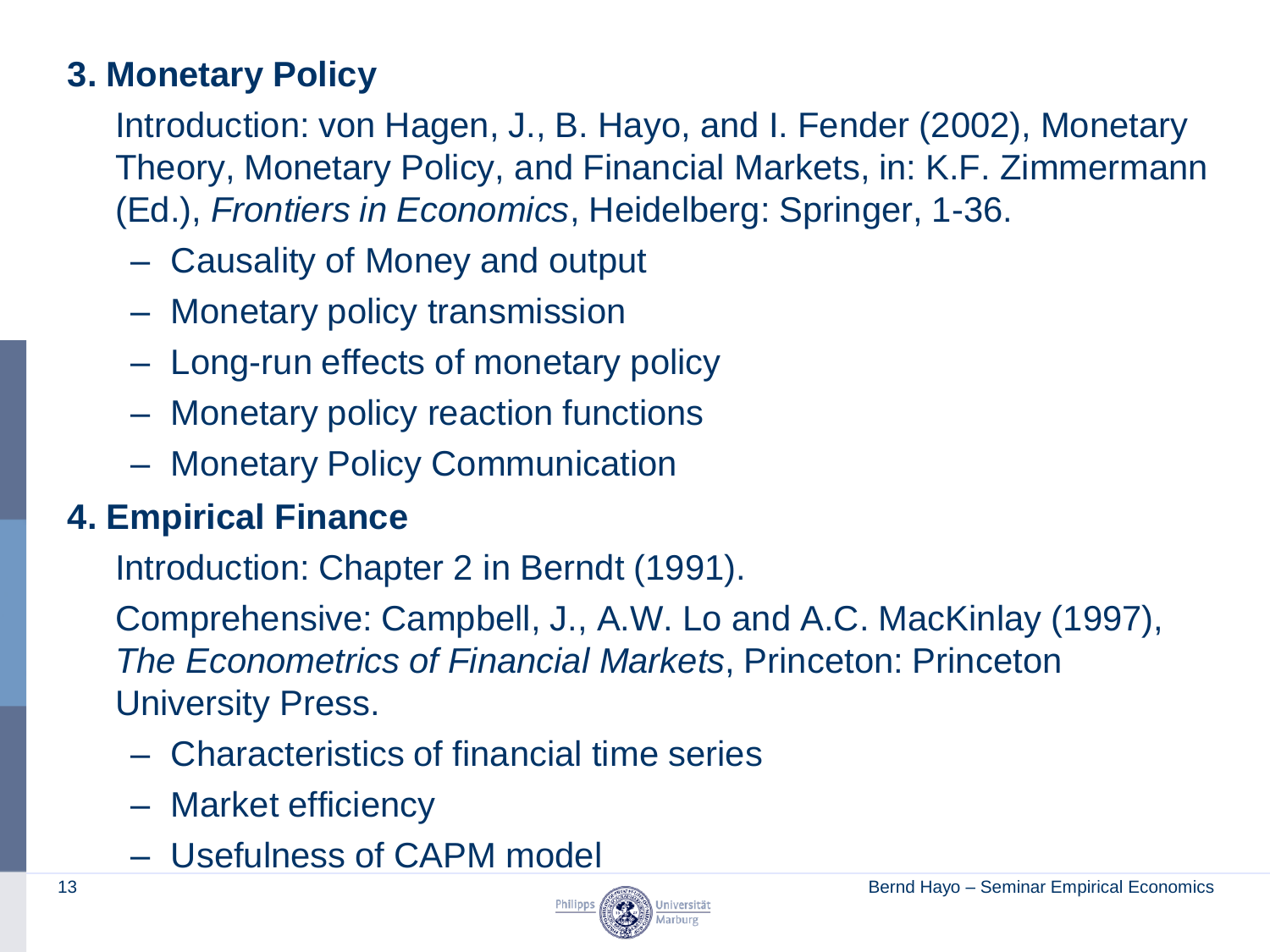#### **5. International Financial Markets**

Introduction: Chapter 12 in: Copeland, L. (2005), Exchange Rates and International Finance, Prentice Hall.

- Characteristics of financial time series
- Market efficiency
- Testing uncovered interest rate condition
- Explaining exchange rate movements

#### **6. Purchasing Power Parity**

Introduction: Chapter 2 in: Copeland, L. (2005), Exchange Rates and International Finance, Prentice Hall.

- Validity of PPP
- International comparison of PPP
- Transport costs and PPP

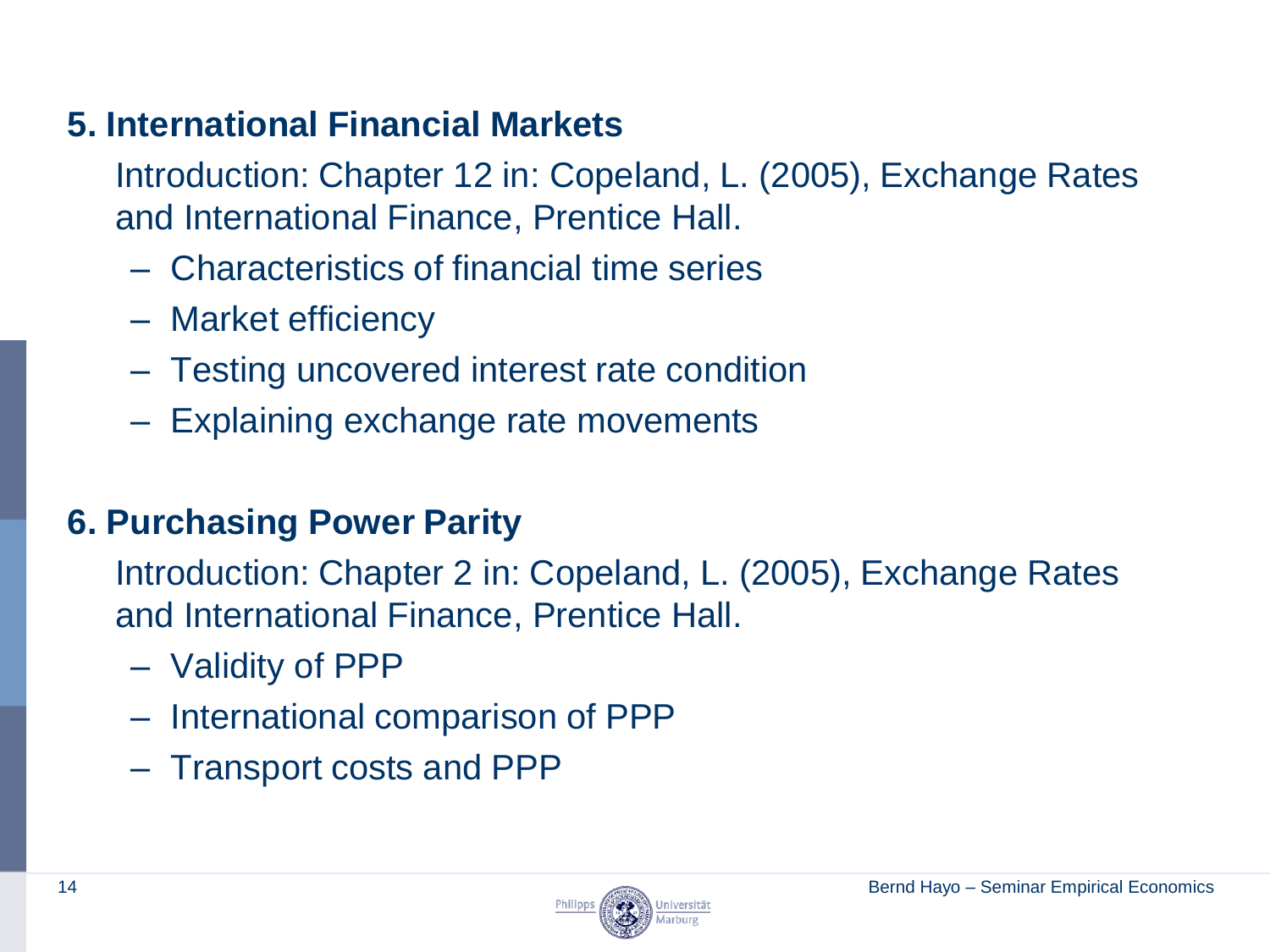#### **7. Exchange Rates**

Introduction: Sarno, L. and M. Taylor (2002), *The Economics of Exchange Rates*, Cambridge: Cambridge University Press.

- Modelling exchange rates
- Predicting exchange rate crisis
- Nominal vs real exchange rates

#### **8. Empirical Growth Analysis**

Introduction: Barro, R. and X. Sala-i-Martin (2003), *Economic Growth*, 2nd Edition, MIT Press.

- Forms of growth paths
- Causes of growth
- International convergence

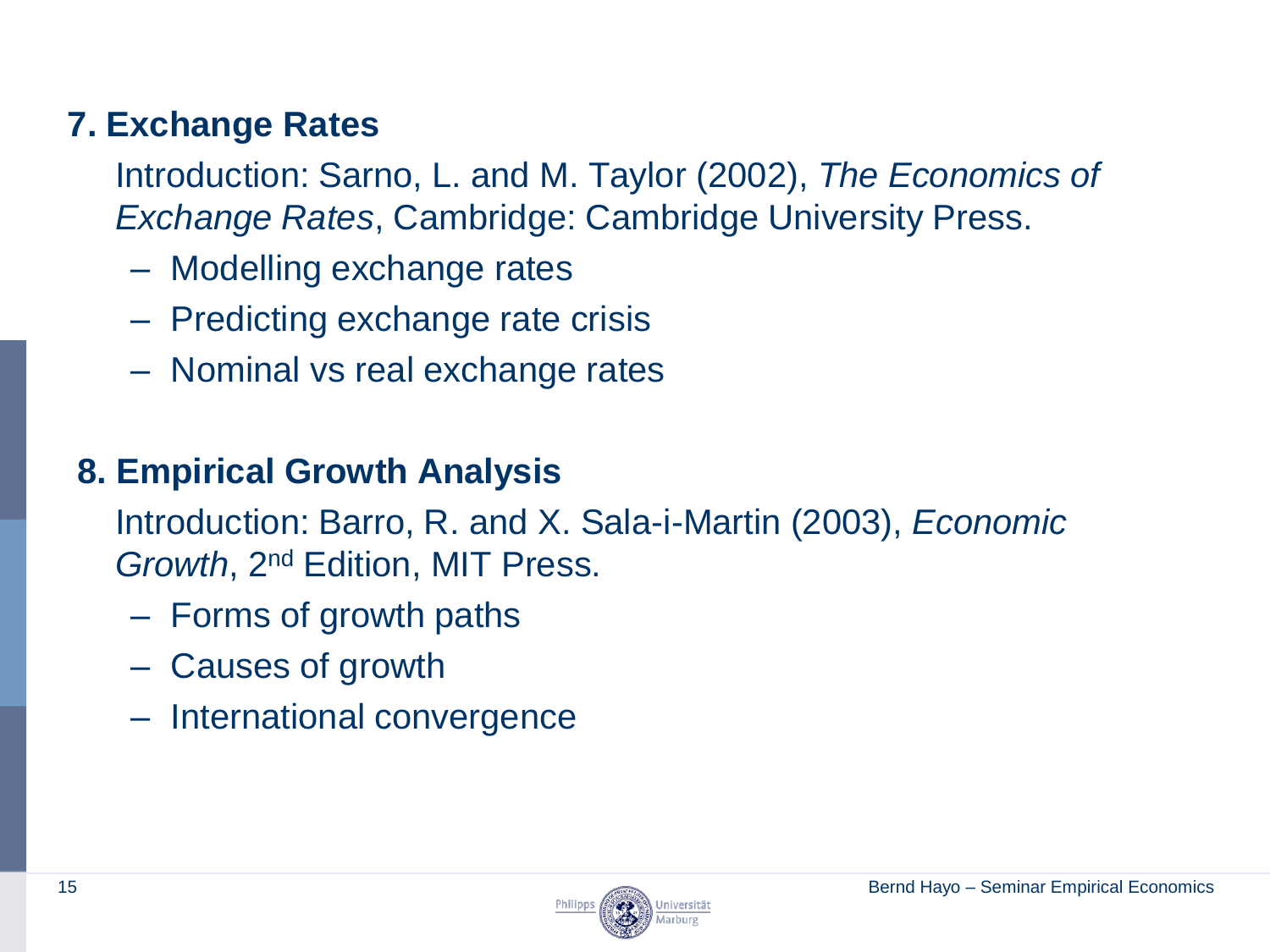#### **9. Business Cycles**

Introduction: Chapter 19 in: Mankiw, G. (2003), *Macroeconomics*, New York: Worth Publishers.

- Nominal versus real factors of the business cycle
- Business cycle construction and forecasting
- Effects of stabilisation policy

#### **10. Consumption, Saving, and Investment**

Introduction: Chapters 16 and 17 in: Mankiw, G. (2003), *Macroeconomics*, New York: Worth Publishers.

- Evaluating theories of the consumption function
- Macroeconomic determinants of investment decisions
- Intertemporal aspects of saving decisions



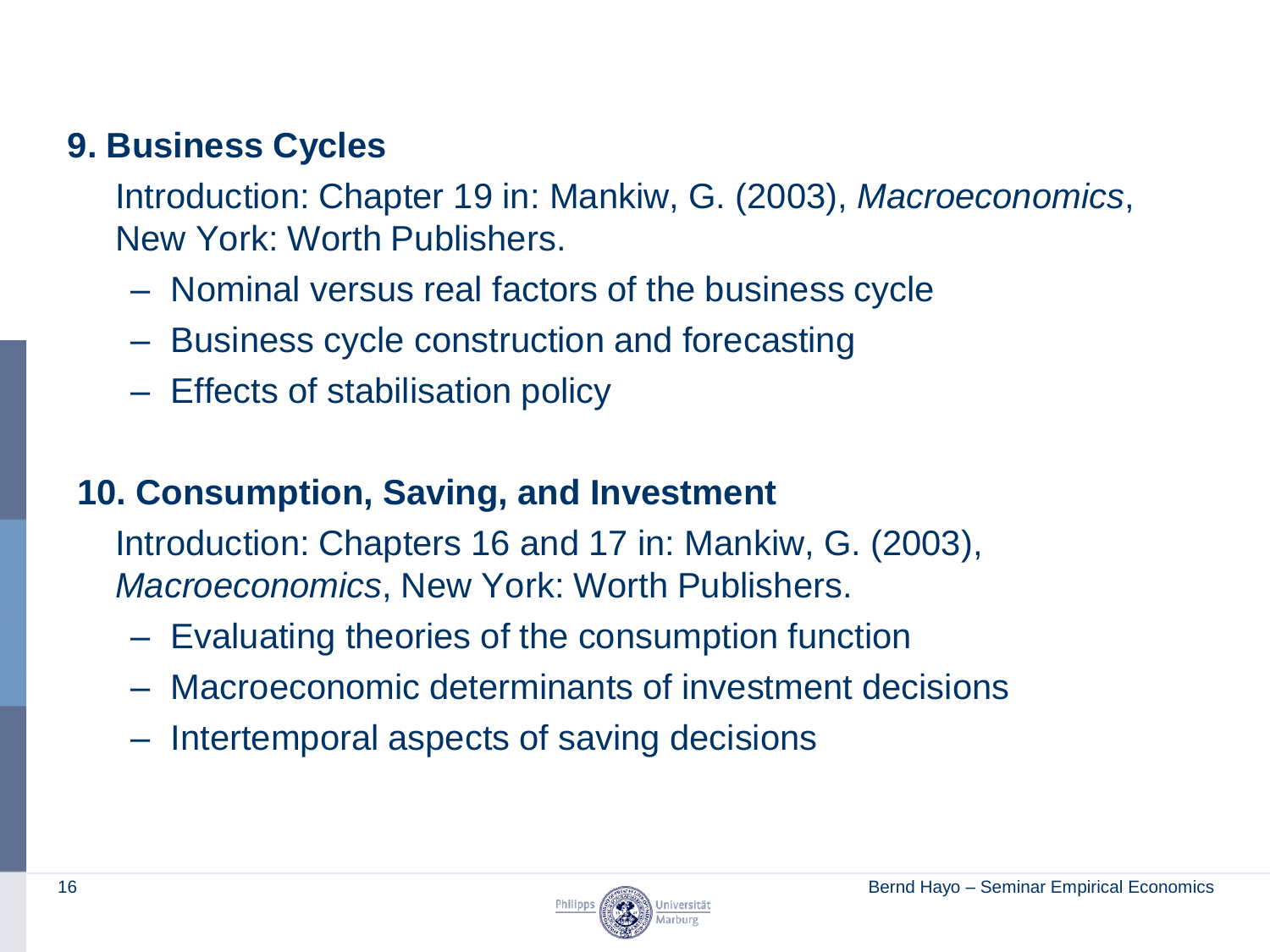#### **11. Law and Economics**

Effect of constitutions: Persson, T. and G. Tabellini (2003), *The Economic Effects of Constitutions*: What do the data say?, Cambridge: MIT Press.

- Legal institutions and economic growth
- Judicial system and inflation
- Regulation and economic performance

#### **12. Political Economy**

Advanced introduction to political economy issues: Drazen, A. (2000), *Political Economy in Macroeconomics*, Princeton: Princeton University Press.

- Political business cycles
- Attitudes towards economic reform
- Political economy of international organisations
- Voting